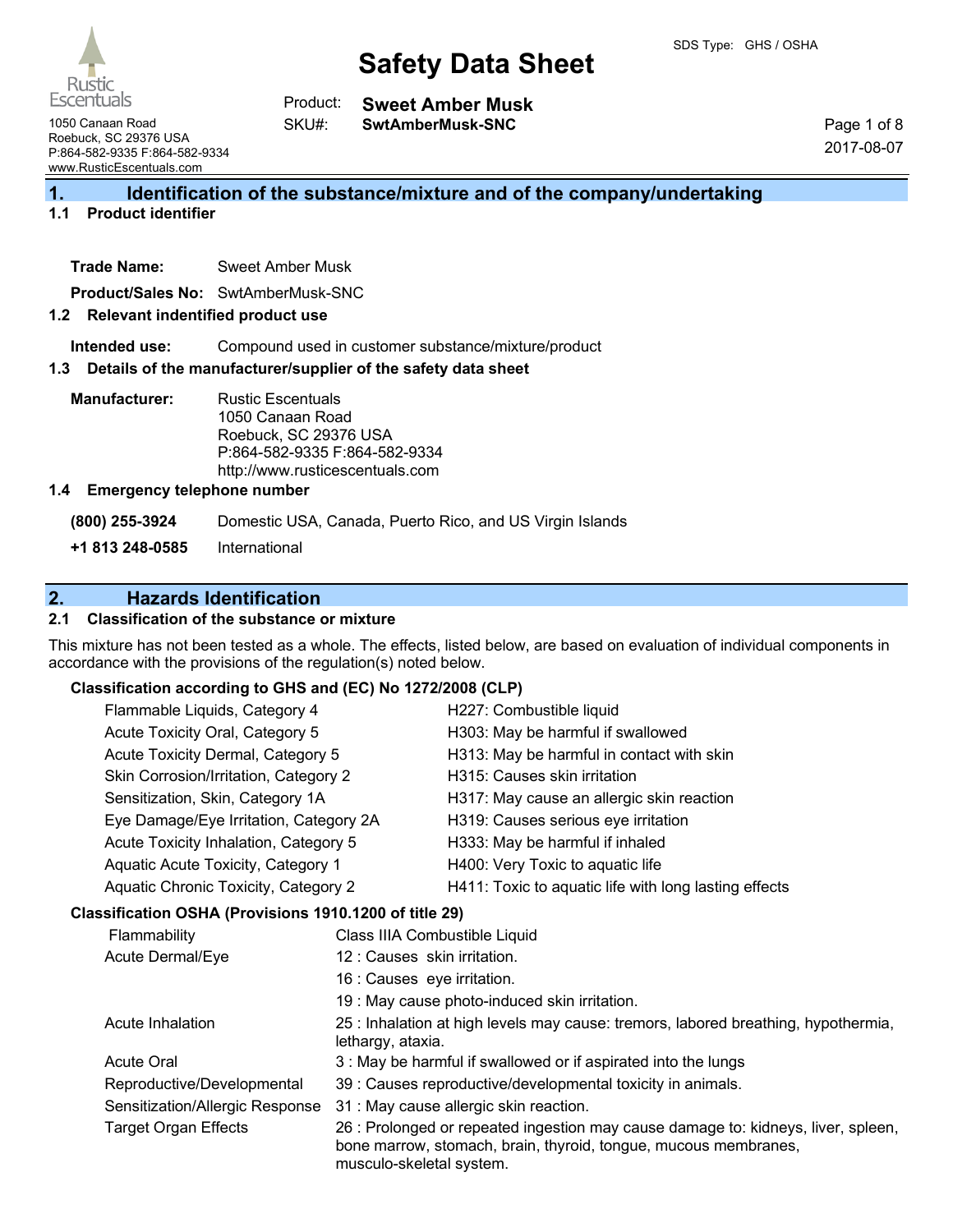

| Escentuals                                | Product: | Sweet Amber Musk |             |
|-------------------------------------------|----------|------------------|-------------|
| 1050 Canaan Road<br>Roebuck, SC 29376 USA | SKU#:    | SwtAmberMusk-SNC | Page 2 of 8 |
| P:864-582-9335 F:864-582-9334             |          |                  | 2017-08-07  |
| www.RusticEscentuals.com                  |          |                  |             |

by the following:None [X] ACGIH [] IARC [] NTP [] OSHA []

28 : Prolonged or repeated Dermal Exposure may cause damage to: kidneys, liver,

Carcinogenicity This mixture contains ingredients identified as carcinogens, at 0.1% or greater,

#### **2.2 Label elements**

## **Labelling (REGULATION (EC) No 1272/2008)**

#### **Hazard pictograms**



### **Signal Word: Warning**

## **Hazard statments**

| H <sub>227</sub>  | Combustible liquid                              |
|-------------------|-------------------------------------------------|
| H <sub>303</sub>  | May be harmful if swallowed                     |
| H313              | May be harmful in contact with skin             |
| H <sub>3</sub> 15 | Causes skin irritation                          |
| H317              | May cause an allergic skin reaction             |
| H <sub>319</sub>  | Causes serious eye irritation                   |
| H333              | May be harmful if inhaled                       |
| H400              | Very Toxic to aquatic life                      |
| H411              | Toxic to aquatic life with long lasting effects |
|                   |                                                 |

bone marrow

#### **Precautionary Statements**

## **Prevention:**

| P235             | Keep cool                                                             |
|------------------|-----------------------------------------------------------------------|
| P <sub>264</sub> | Wash hands thoroughly after handling                                  |
| P272             | Contaminated work clothing should not be allowed out of the workplace |
| P273             | Avoid release to the environment                                      |

#### **Response:**

| P302 + P352        | IF ON SKIN: Wash with soap and water                                                                                                  |
|--------------------|---------------------------------------------------------------------------------------------------------------------------------------|
| P304 + P312        | IF INHALED: Call a POISON CENTER or doctor/physician if you feel unwell                                                               |
| P305 + P351 + P338 | IF IN EYES: Rinse cautiously with water for several minutes Remove contact lenses if<br>present and easy to do. continue rinsing      |
| P312               | Call a POISON CENTER or doctor/physician if you feel unwell                                                                           |
| P333 + P313        | If skin irritation or a rash occurs: Get medical advice/attention                                                                     |
| P337 + P313        | If eye irritation persists: Get medical advice/attention                                                                              |
| P362               | Take off contaminated clothing and wash before reuse                                                                                  |
| P363               | Wash contaminated clothing before reuse                                                                                               |
| P370 + P378        | In case of fire: Use Carbon dioxide (CO2), Dry chemical, or Foam for extinction. Do not use<br>a direct water jet on burning material |
| P391               | <b>Collect Spillage</b>                                                                                                               |
|                    |                                                                                                                                       |

## **2.3 Other Hazards**

#### **no data available**

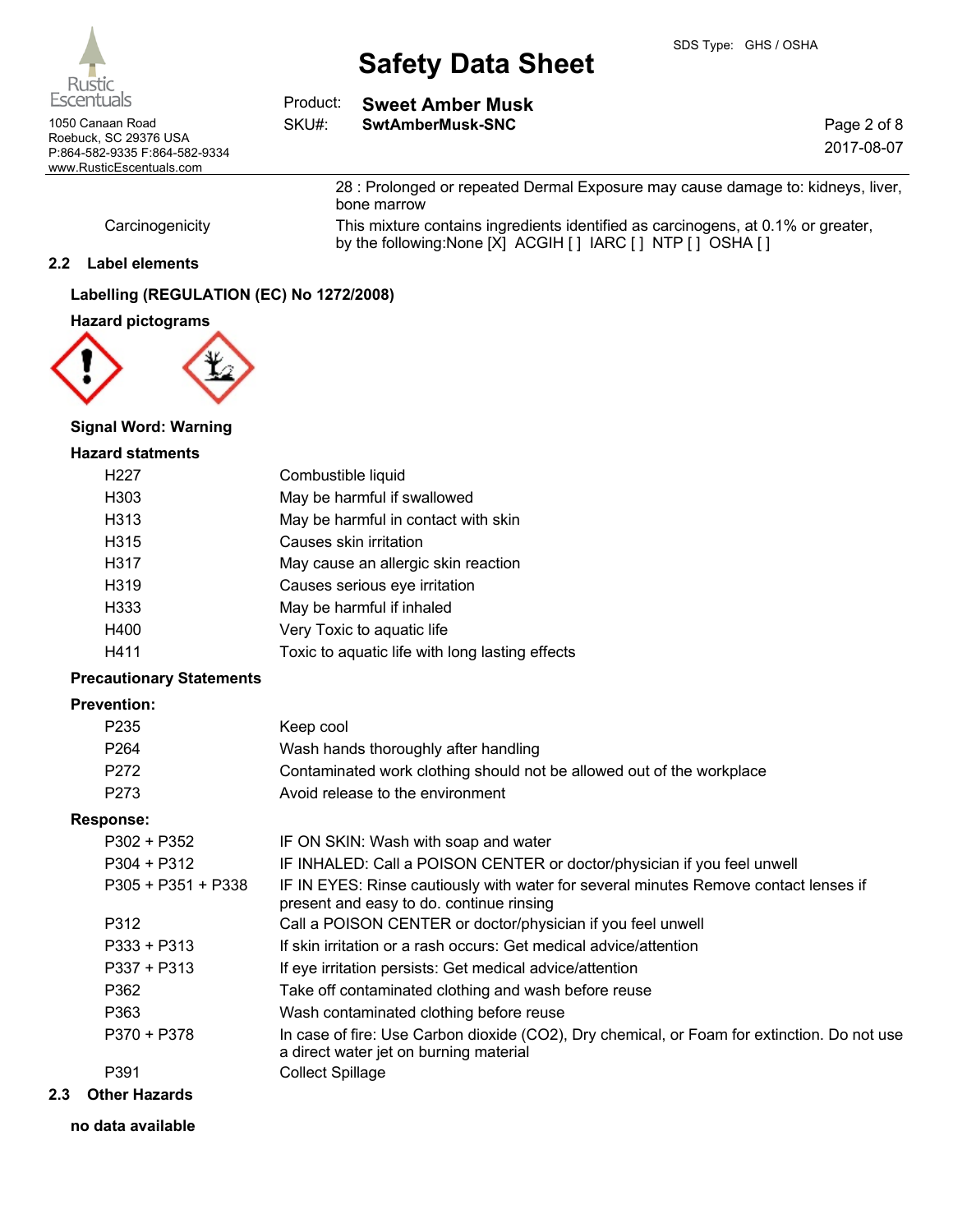

1050 Canaan Road **SwtAmberMusk-SNC**

**Sweet Amber Musk** Product:

SKU#:

Page 3 of 8 2017-08-07

Roebuck, SC 29376 USA P:864-582-9335 F:864-582-9334 www.RusticEscentuals.com

# **3. Composition/Information on Ingredients**

## **3.1 Mixtures**

This product is a complex mixture of ingredients, which contains among others the following substance(s), presenting a health or environmental hazard within the meaning of the UN Globally Harmonized System of Classification and Labeling of Chemicals (GHS):

| CAS#<br>Ingredient       | EC#                                  | Conc.<br>Range                               | <b>GHS Classification</b>          | <b>OSHA Classification</b> |
|--------------------------|--------------------------------------|----------------------------------------------|------------------------------------|----------------------------|
| 84-66-2                  | 201-550-6                            | $30 - 40%$                                   | H316; H402                         |                            |
| Diethyl phthalate        |                                      |                                              |                                    |                            |
| 32388-55-9               | 251-020-3                            | $5 - 10%$                                    | H316; H317; H400; H410             | 16, 19                     |
| Acetyl cedrene           |                                      |                                              |                                    |                            |
| 101-86-0                 | 202-983-3                            | $5 - 10%$                                    | H303; H316; H317; H400; H411       | 11, 15                     |
|                          | Hexyl cinnamaldehyde                 |                                              |                                    |                            |
| 78-70-6                  | 201-134-4                            | $5 - 10%$                                    | H227; H303; H315; H317; H319; H402 | 12, 26                     |
| Linalool                 |                                      |                                              |                                    |                            |
| 121-33-5<br>Vanillin     | 204-465-2                            | $2 - 5%$                                     | H303; H319                         | 31                         |
| $60 - 12 - 8$            | 200-456-2                            | $2 - 5%$                                     | H302; H313; H316; H319             | 11, 15, 3                  |
| phenethyl alcohol        |                                      |                                              |                                    |                            |
| 1222-05-5                | 214-946-9                            | $2 - 5%$                                     | H316; H400; H410                   | 11, 15                     |
|                          | Hexamethylindanopyran                |                                              |                                    |                            |
| 115-95-7                 | 204-116-4                            | $2 - 5%$                                     | H227; H315; H319; H402             |                            |
| Linalyl acetate          |                                      |                                              |                                    |                            |
| $127 - 51 - 5$           | 204-846-3                            | $2 - 5%$                                     | H315; H317; H320; H401; H411       | 11, 15, 19, 26, 28, 31     |
| a-Isomethyl ionone       |                                      |                                              |                                    |                            |
| 140-11-4                 | 205-399-7                            | $2 - 5%$                                     | H303; H316; H401; H412             | 15, 25, 26, 31, 39         |
| Benzyl acetate           |                                      |                                              |                                    |                            |
| 8008-57-9                | 232-433-8                            | $2 - 5%$                                     | H226; H304; H315; H400; H410       | 12, 3, 31                  |
|                          | Citrus aurantium dulcis (Orange) oil |                                              |                                    |                            |
| 68917-33-9               | 284-515-8                            | $2 - 5%$                                     | H226; H304; H315; H400; H410       | 12, 3, 31                  |
|                          | Citrus Limon Peel Oil Terpenes       |                                              |                                    |                            |
| 118-58-1                 | 204-262-9                            | $2 - 5%$                                     | H303; H317; H320; H401; H412       | 31                         |
| <b>Benzyl Salicylate</b> |                                      |                                              |                                    |                            |
| 31906-04-4               | 250-863-4                            | $2 - 5%$                                     | H317; H402                         |                            |
|                          |                                      | Hydroxyisohexyl 3-cyclohexene carboxaldehyde |                                    |                            |
| 66068-84-6               | 266-100-3                            | $1 - 2%$                                     | H315; H401; H411                   | 11, 15                     |
|                          |                                      | Isocamphenyl cyclohexanol (mixed isomers)    |                                    |                            |
| 120-57-0                 | 204-409-7                            | $1 - 2%$                                     | H303; H317; H401                   | 31                         |
| Piperonal                |                                      |                                              |                                    |                            |
| 38285-49-3               | 253-863-2                            | $1 - 2%$                                     | H316                               |                            |
|                          |                                      | 5-Methyl-3-butyltetrahydropyran-4-yl acetate |                                    |                            |
| 18871-14-2               | 242-640-5                            | $1 - 2%$                                     | H402                               |                            |
|                          | 4-Acetoxy-3-pentyltetrahydropyran    |                                              |                                    |                            |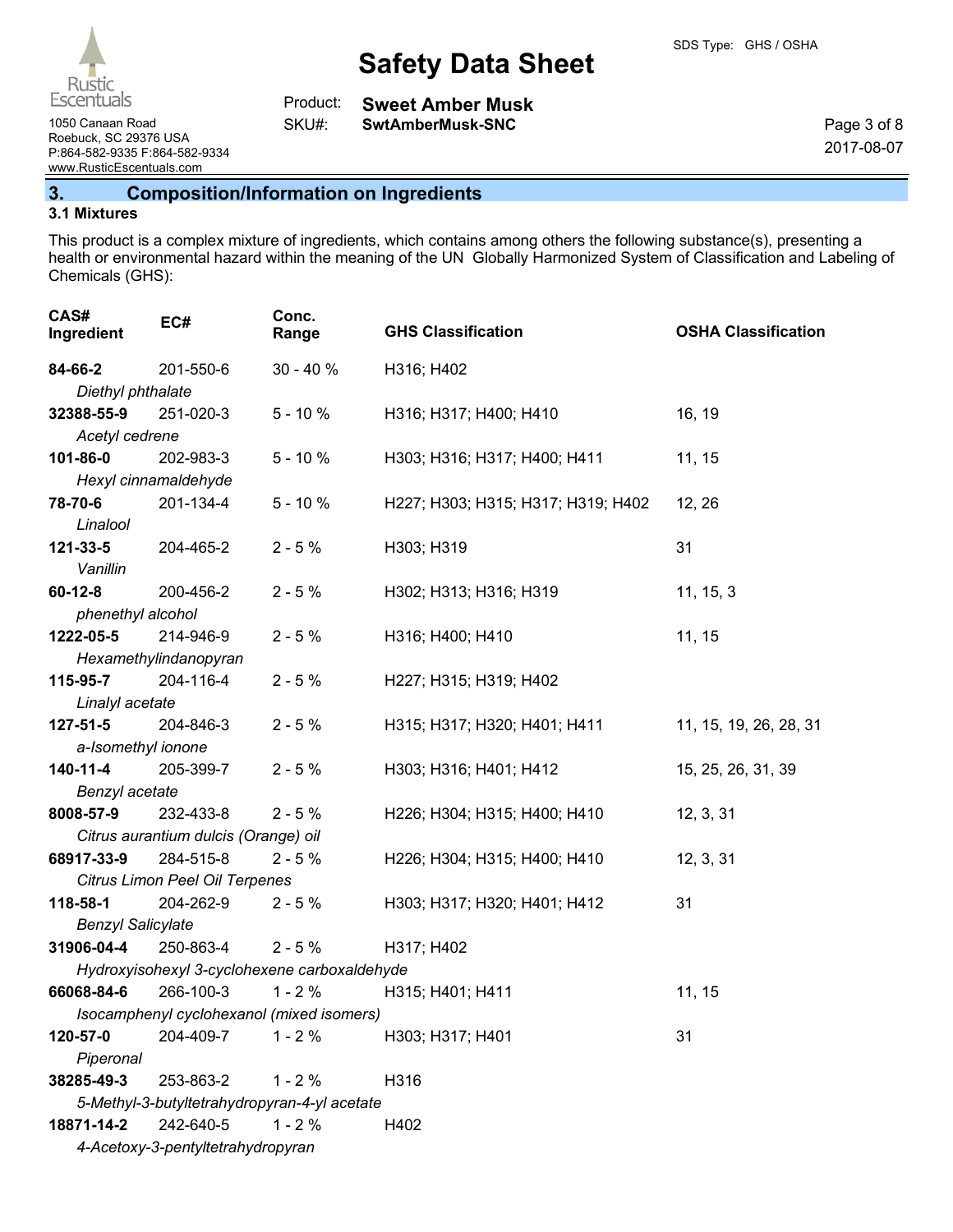

**Sweet Amber Musk** 1050 Canaan Road **SwtAmberMusk-SNC**

| Page 4 of 8 |
|-------------|
| 2017-08-07  |
|             |

| 1050 Canaan Road              |
|-------------------------------|
| Roebuck, SC 29376 USA         |
| P:864-582-9335 F:864-582-9334 |
| www.RusticEscentuals.com      |

| CAS#<br>Ingredient                                       | EC#                                | Conc.<br>Range | <b>GHS Classification</b>                                     | <b>OSHA Classification</b> |
|----------------------------------------------------------|------------------------------------|----------------|---------------------------------------------------------------|----------------------------|
| 6259-76-3                                                | 228-408-6                          | $1 - 2%$       | H315; H317; H319; H400; H410                                  | 11, 15                     |
| Hexyl salicylate                                         |                                    |                |                                                               |                            |
| 80-54-6                                                  | 201-289-8                          | $0.1 - 1.0 %$  | H227; H302; H315; H317; H361; H401; 11, 15, 26, 28, 3, 31, 39 |                            |
|                                                          | <b>Butylphenyl Methylpropional</b> |                | H411                                                          |                            |
| 106-24-1                                                 | 203-377-1                          | $0.1 - 1.0 %$  | H303; H315; H317; H318; H402                                  | 11, 15, 31                 |
| Geraniol                                                 |                                    |                |                                                               |                            |
| $105 - 87 - 3$                                           | 203-341-5                          | $0.1 - 1.0 %$  | H315; H317; H401; H412                                        | 11, 15                     |
| Geranyl acetate                                          |                                    |                |                                                               |                            |
| 106-22-9                                                 | 203-375-0                          | $0.1 - 1.0 \%$ | H303; H313; H315; H317; H319; H401                            | 11, 15                     |
| Citronellol                                              |                                    |                |                                                               |                            |
| $91 - 64 - 5$                                            | 202-086-7                          | $0.1 - 1.0 %$  | H302; H317; H402                                              | 12, 15, 2, 26, 31, 9       |
| Coumarin                                                 |                                    |                |                                                               |                            |
| $97 - 54 - 1$                                            | 202-590-7                          | $0.1 - 1.0 %$  | H302; H312; H315; H317; H319; H401                            | 12, 15, 3, 31, 9           |
| <b>Iso Eugenol</b>                                       |                                    |                |                                                               |                            |
| 106-25-2                                                 | 203-378-7                          | $0.1 - 1.0 %$  | H303; H315; H317; H318; H401                                  | 15                         |
| Nerol                                                    |                                    |                |                                                               |                            |
| 141-12-8                                                 | 205-459-2                          | $0.1 - 1.0 \%$ | H315; H317; H401; H412                                        |                            |
| Neryl acetate                                            |                                    |                |                                                               |                            |
| 33704-61-9                                               | 251-649-3                          | $0.1 - 1.0 \%$ | H303; H315; H317; H319; H401; H411                            | 11, 15, 26                 |
|                                                          |                                    |                | 6,7-Dihydro-1,1,2,3,3-pentamethyl-4(5H)-indanone (Cashmeran)  |                            |
| See Section 16 for full text of GHS classification codes |                                    |                |                                                               |                            |

Total Hydrocarbon Content (%  $w/w$ ) = 4.73

## **4. First Aid Measures 4.1 Description of first aid measures**

Product: SKU#:

# **Inhalation:** Remove from exposure site to fresh air and keep at rest. Obtain medical advice. **Eye Exposure:** Flush immediately with water for at least 15 minutes. Contact physician if symptoms persist. **Skin Exposure:** Remove contaminated clothes. Wash thoroughly with water (and soap). Contact physician if symptoms persist. **Ingestion: Rinse mouth with water and obtain medical advice. Rinse mouth with water and obtain medical advice. 4.2 Most important symptoms and effects, both acute and delayed Symptoms:** no data available **Risks:** Risks: Refer to Section 2.2 "Hazard Statements"

## **4.3 Indication of any immediate medical attention and special treatment needed**

| Treatment: | Refer to Section 2.2 "Response" |
|------------|---------------------------------|
|            |                                 |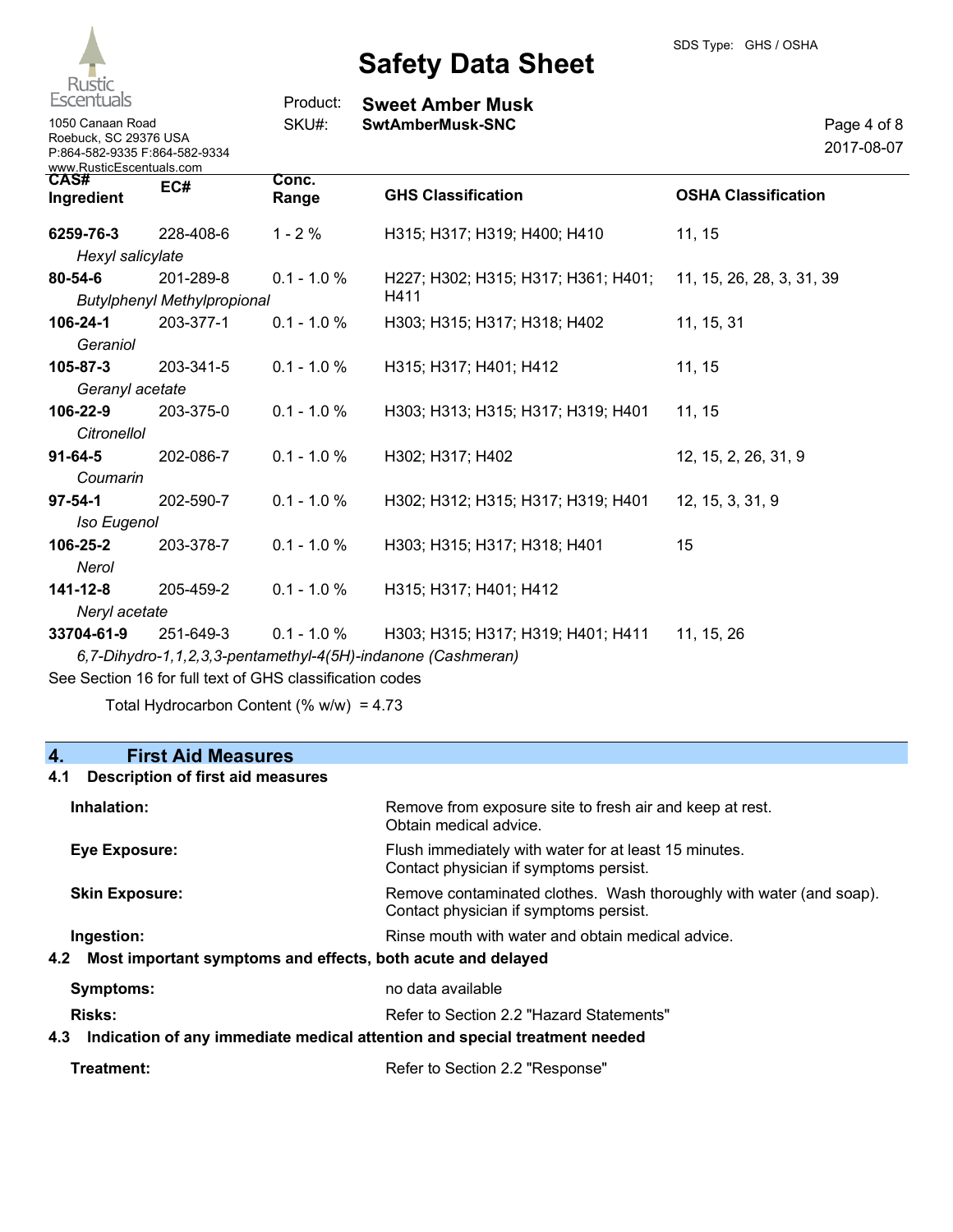

| Escentuals                                                                                             | Product: | <b>Sweet Amber Musk</b>                           |                           |
|--------------------------------------------------------------------------------------------------------|----------|---------------------------------------------------|---------------------------|
| 1050 Canaan Road<br>Roebuck, SC 29376 USA<br>P:864-582-9335 F:864-582-9334<br>www.RusticEscentuals.com | SKU#:    | SwtAmberMusk-SNC                                  | Page 5 of 8<br>2017-08-07 |
| 5.<br><b>Fire-Fighting measures</b>                                                                    |          |                                                   |                           |
| 5.1<br><b>Extinguishing media</b>                                                                      |          |                                                   |                           |
| Suitable:                                                                                              |          | Carbon dioxide (CO2), Dry chemical, Foam          |                           |
| Unsuitable                                                                                             |          | Do not use a direct water jet on burning material |                           |
| 5.2 Special hazards arising from the substance or mixture                                              |          |                                                   |                           |
| During fire fighting:<br>5.3 Advice for firefighters                                                   |          | Water may be ineffective                          |                           |

**Further information:** Standard procedure for chemical fires

### **6. Accidental Release Measures**

#### **6.1 Personal precautions, protective equipment and emergency procedures**

Avoid inhalation and contact with skin and eyes. A self-contained breathing apparatus is recommended in case of a major spill.

#### **6.2 Environmental precautions**

Keep away from drains, soil, and surface and groundwater.

#### **6.3 Methods and materials for containment and cleaning up**

Clean up spillage promptly. Remove ignition sources. Provide adequate ventilation. Avoid excessive inhalation of vapors. Gross spillages should be contained by use of sand or inert powder and disposed of according to the local regulations.

#### **6.4 Reference to other sections**

Not Applicable

# **7. Handling and Storage**

#### **7.1 Precautions for safe handling**

Apply according to good manufacturing and industrial hygiene practices with proper ventilation. Do not drink, eat or smoke while handling. Respect good personal hygiene.

#### **7.2 Conditions for safe storage, including any incompatibilities**

Store in a cool, dry and ventilated area away from heat sources and protected from light in tightly closed original container. Avoid plastic and uncoated metal container. Keep air contact to a minimum.

### **7.3 Specific end uses**

No information available

## **8. Exposure Controls/Personal Protection**

## **8.1 Control parameters**

| <b>Exposure Limits:</b> |                   |                                                                                   |
|-------------------------|-------------------|-----------------------------------------------------------------------------------|
| Component               |                   | <b>ACGIH</b><br><b>ACGIH</b><br>OSHA<br>OSHA<br>TWA ppm STEL ppm TWA ppm STEL ppm |
| 84-66-2                 | Diethyl phthalate |                                                                                   |
| 140-11-4                | Benzyl acetate    | 10                                                                                |

**Engineering Controls:** Use local exhaust as needed.

#### **8.2 Exposure controls - Personal protective equipment**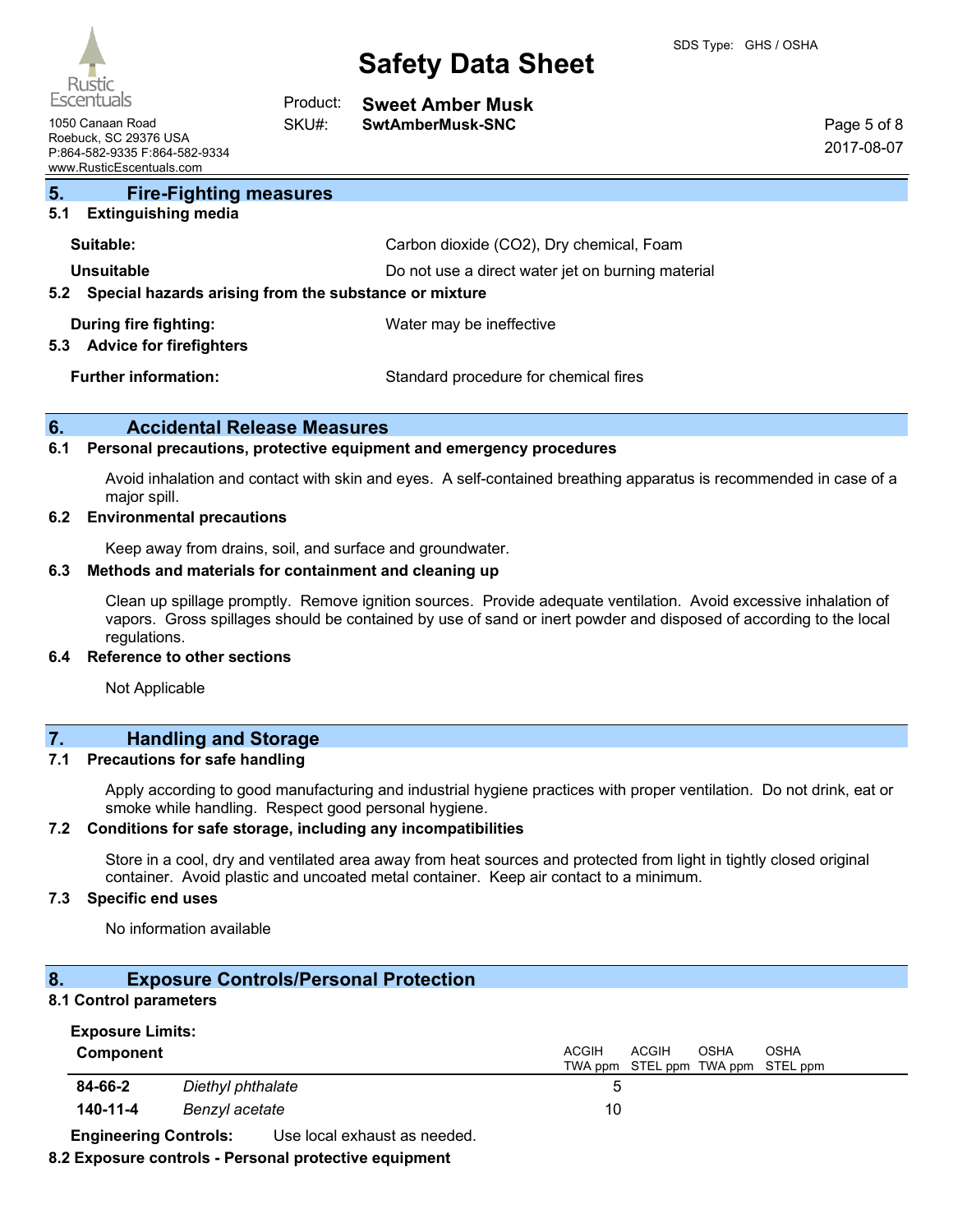

| Escentuals                                                                                             | Product: | <b>Sweet Amber Musk</b>                                                                                                                  |                           |
|--------------------------------------------------------------------------------------------------------|----------|------------------------------------------------------------------------------------------------------------------------------------------|---------------------------|
| 1050 Canaan Road<br>Roebuck, SC 29376 USA<br>P:864-582-9335 F:864-582-9334<br>www.RusticEscentuals.com | SKU#:    | SwtAmberMusk-SNC                                                                                                                         | Page 6 of 8<br>2017-08-07 |
| Eye protection:                                                                                        |          | Tightly sealed goggles, face shield, or safety glasses with brow guards and side shields, etc.<br>as may be appropriate for the exposure |                           |
| <b>Respiratory protection:</b>                                                                         |          | Avoid excessive inhalation of concentrated vapors. Apply local ventilation where appropriate.                                            |                           |
| <b>Skin protection:</b>                                                                                |          | Avoid Skin contact. Use chemically resistant gloves as needed.                                                                           |                           |

# **9. Physical and Chemical Properties**

#### **9.1 Information on basic physical and chemical properties**

| Appearance:                  | Conforms to Standard   |
|------------------------------|------------------------|
| Odor:                        | Conforms to Standard   |
| Color:                       | Yellow to Amber Yellow |
| <b>Viscosity:</b>            | Liquid                 |
| <b>Freezing Point:</b>       | Not determined         |
| <b>Boiling Point:</b>        | Not determined         |
| <b>Melting Point:</b>        | Not determined         |
| <b>Flashpoint (CCCFP):</b>   | 185 F (85.00 C)        |
| <b>Auto flammability:</b>    | Not determined         |
| <b>Explosive Properties:</b> | None Expected          |
| <b>Oxidizing properties:</b> | None Expected          |
| Vapor Pressure (mmHg@20 C):  | 0.0628                 |
| %VOC:                        | 8.211                  |
| Specific Gravity @ 25 C:     | 1.0210                 |
| Density @ 25 C:              | 1.0180                 |
| Refractive Index @ 20 C:     | 1.5075                 |
| Soluble in:                  | Oil                    |

# **10. Stability and Reactivity**

| 10.1 Reactivity                         | None                                               |
|-----------------------------------------|----------------------------------------------------|
| <b>10.2 Chemical stability</b>          | Stable                                             |
| 10.3 Possibility of hazardous reactions | None known                                         |
| <b>10.4 Conditions to avoid</b>         | None known                                         |
| 10.5 Incompatible materials             | Strong oxidizing agents, strong acids, and alkalis |
| 10.6 Hazardous decomposition products   | None known                                         |

# **11. Toxicological Information**

# **11.1 Toxicological Effects**

Acute Toxicity Estimates (ATEs) based on the individual Ingredient Toxicity Data utilizing the "Additivity Formula"

**Acute toxicity - Oral - (Rat) mg/kg** (LD50: 4,166.67) May be harmful if swallowed Acute toxicity - Dermal - (Rabbit) mg/kg <br>
(LD50: 4,139.71) May be harmful in contact with skin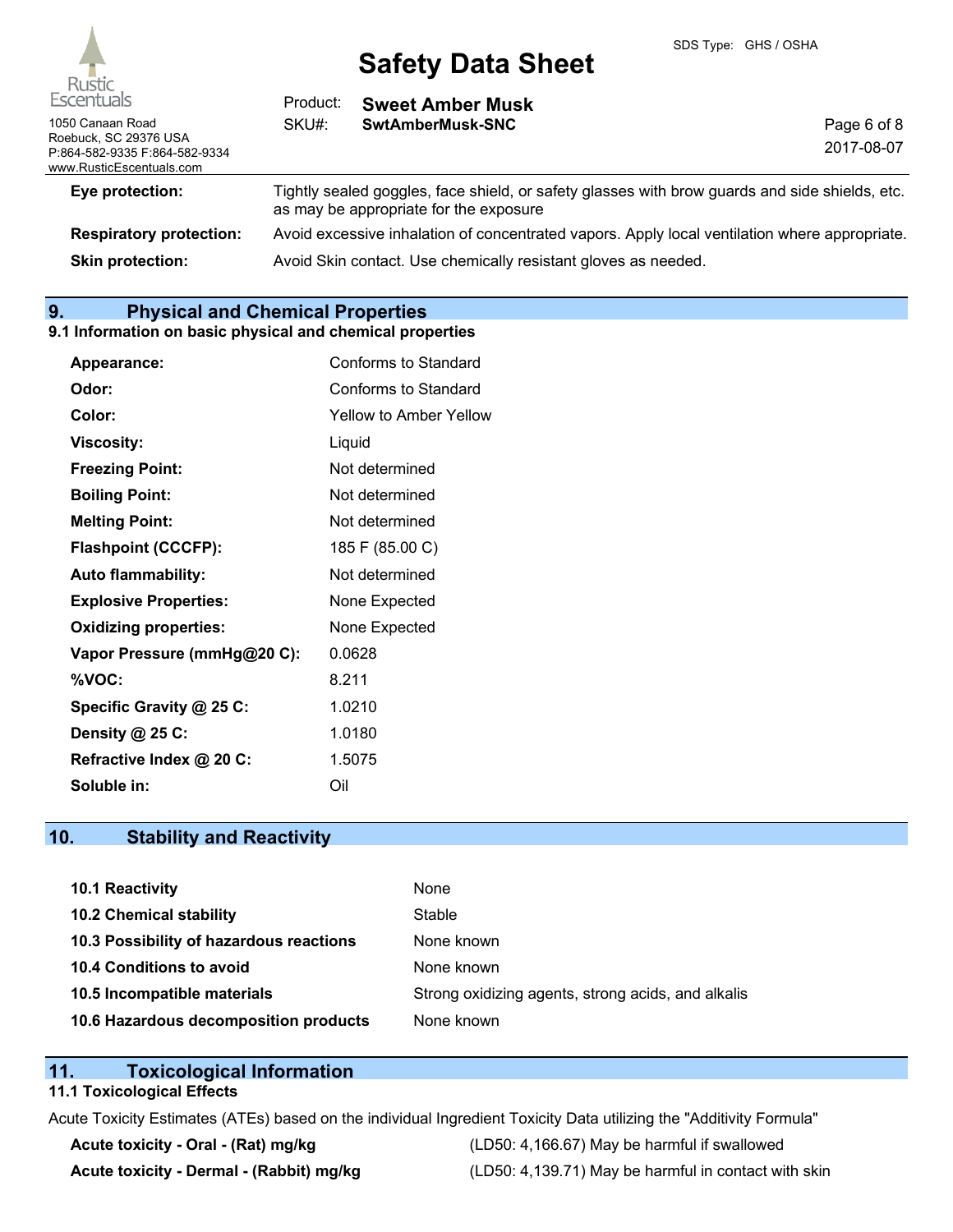



1050 Canaan Road **SwtAmberMusk-SNC** Roebuck, SC 29376 USA P:864-582-9335 F:864-582-9334 www.RusticEscentuals.com

**Sweet Amber Musk** Product: SKU#:

Page 7 of 8 2017-08-07

| Acute toxicity - Inhalation - (Rat) mg/L/4hr       | (LC50: 22.62) May be harmful if inhaled                  |
|----------------------------------------------------|----------------------------------------------------------|
| <b>Skin corrosion / irritation</b>                 | Causes skin irritation                                   |
| Serious eye damage / irritation                    | Causes serious eye irritation                            |
| <b>Respiratory sensitization</b>                   | Not classified - the classification criteria are not met |
| <b>Skin sensitization</b>                          | May cause an allergic skin reaction                      |
| Germ cell mutagenicity                             | Not classified - the classification criteria are not met |
| Carcinogenicity                                    | Not classified - the classification criteria are not met |
| <b>Reproductive toxicity</b>                       | Not classified - the classification criteria are not met |
| Specific target organ toxicity - single exposure   | Not classified - the classification criteria are not met |
| Specific target organ toxicity - repeated exposure | Not classified - the classification criteria are not met |
| <b>Aspiration hazard</b>                           | Not classified - the classification criteria are not met |
|                                                    |                                                          |
| 12.<br><b>Ecological Information</b>               |                                                          |
| 12.1 Toxicity                                      |                                                          |

| <b>Acute acquatic toxicity</b>     | Very Toxic to aquatic life                      |
|------------------------------------|-------------------------------------------------|
| <b>Chronic acquatic toxicity</b>   | Toxic to aquatic life with long lasting effects |
| <b>Toxicity Data on soil</b>       | no data available                               |
| <b>Toxicity on other organisms</b> | no data available                               |
|                                    |                                                 |
| 12.2 Persistence and degradability | no data available                               |
| 12.3 Bioaccumulative potential     | no data available                               |
| 12.4 Mobility in soil              | no data available                               |
| 12.5 Other adverse effects         | no data available                               |

# **13. Disposal Conditions**

# **13.1 Waste treatment methods**

Do not allow product to reach sewage systems. Dispose of in accordance with all local and national regulations. Send to a licensed waste management company.The product should not be allowed to enter drains, water courses or the soil. Do not contaminate ponds, waterways or ditches with chemical or used container.

# **14. Transport Information**

| Regulator                                                                     |            | <b>Class</b> | <b>Pack Group</b>                   | <b>Sub Risk</b> | UN-nr.        |
|-------------------------------------------------------------------------------|------------|--------------|-------------------------------------|-----------------|---------------|
| U.S. DOT (Non-Bulk)                                                           |            |              | Not Regulated - Not Dangerous Goods |                 |               |
| <b>Chemicals NOI</b>                                                          |            |              |                                     |                 |               |
| <b>ADR/RID (International Road/Rail)</b>                                      |            |              |                                     |                 |               |
| <b>Environmentally Hazardous</b><br>Liquid, n.o.s.<br><b>IATA (Air Cargo)</b> | Substance, | 9            | Ш                                   |                 | <b>UN3082</b> |